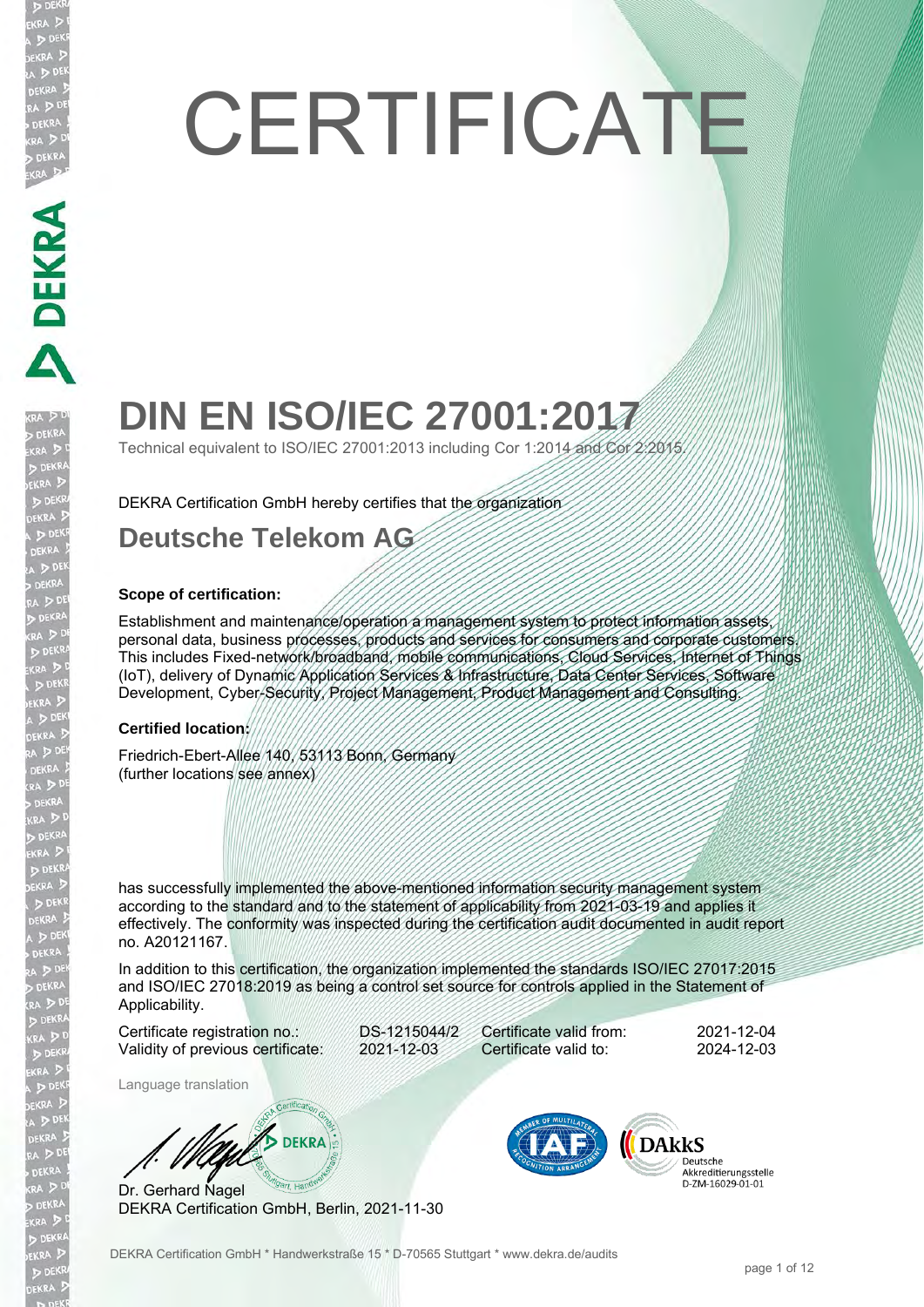D DEK EKRA  $> 0.5$ DEKRA  $\geq 5$ **DEKR** 

D DEK

EKRA

A D

<sub>KRA</sub>D<br><sub>KRAD</sub><br>EKRAD

**DEK EKRA**  $\overline{D}$  DEN **DEKRA**  $\sqrt{2}$ 

 $D<sub>0</sub>$ .<br>EKRA  $A > 0$ **DEKRA** 

### **Annex to the Certificate No. DS-1215044/2**

valid from 2021-12-04 to 2024-12-03

The following locations / companies belong to the certificate above:

|     | Headquarter                                               | <b>Certified location</b>                                      | <b>Scope of</b><br>certification                             |
|-----|-----------------------------------------------------------|----------------------------------------------------------------|--------------------------------------------------------------|
|     | Deutsche Telekom AG                                       | Friedrich-Ebert-Allee 140<br>53113 Bonn<br>Germany             | See page 1                                                   |
|     | <b>locations</b>                                          | at the following locations / at the companies at the following | Scope of<br>certification                                    |
| 1.  | <b>Group Security</b>                                     | Friedrich-Ebert-Allee 140<br>53113 Bonn<br>Germany             | See page 1                                                   |
| 2.  | <b>Human Resources</b><br>Management                      | Friedrich-Ebert-Allee 140<br>53113 Bonn<br>Germany             | Administration of the<br>sector HR<br>Management             |
| 3.  | Group Supply Services<br>Procurement                      | Landgrabenweg 151<br>53227 Bonn<br>Germany                     | Administration of the<br>sector group<br>procurement         |
| 4.  | Group Supply Services<br><b>Real Estate</b><br>Management | Sternengasse14-16<br>50676 Köln<br>Germany                     | Administration of the<br>sector group facility<br>management |
| 5.  | Deutsche Telekom/IT<br>GmbH                               | Landgrabenweg 151<br>53227 Bonn<br>Germany                     | See page 1                                                   |
| 6.  | T-Mobile Austria GmbH<br>(Magenta Telekom)                | Rennweg 97-99<br>1030 Wien<br>Austria                          | See page 1                                                   |
| 7.  | T-Mobile Austria GmbH<br>(Magenta Telekom)                | Louis-Häfliger-Gasse 10<br>1210 Wien<br>Austria                | See page 1                                                   |
| 8.  | T-Mobile Austria GmbH<br>(Magenta Telekom)                | Waagner Birostrasse 17<br>8020 Graz<br>Austria                 | See page 1                                                   |
| 9.  | T-Mobile Austria GmbH<br>(Magenta Telekom)                | Alte Poststrasse 376<br>8055 Graz<br>Austria                   | See page 1                                                   |
| 10. | T-Mobile Austria GmbH<br>(Magenta Telekom)                | Grieskai 96<br>8020 Graz<br>Austria                            | See page 1                                                   |
| 11. | T-Mobile Austria GmbH<br>(Magenta Telekom)                | Schillerstrasse 30<br>5020 Salzburg<br>Austria                 | See page 1                                                   |
| 12. | Deutsche Telekom<br><b>Security GmbH</b>                  | <b>Bonner Talweg 100</b><br>53113 Bonn<br>Germany              | See page 1                                                   |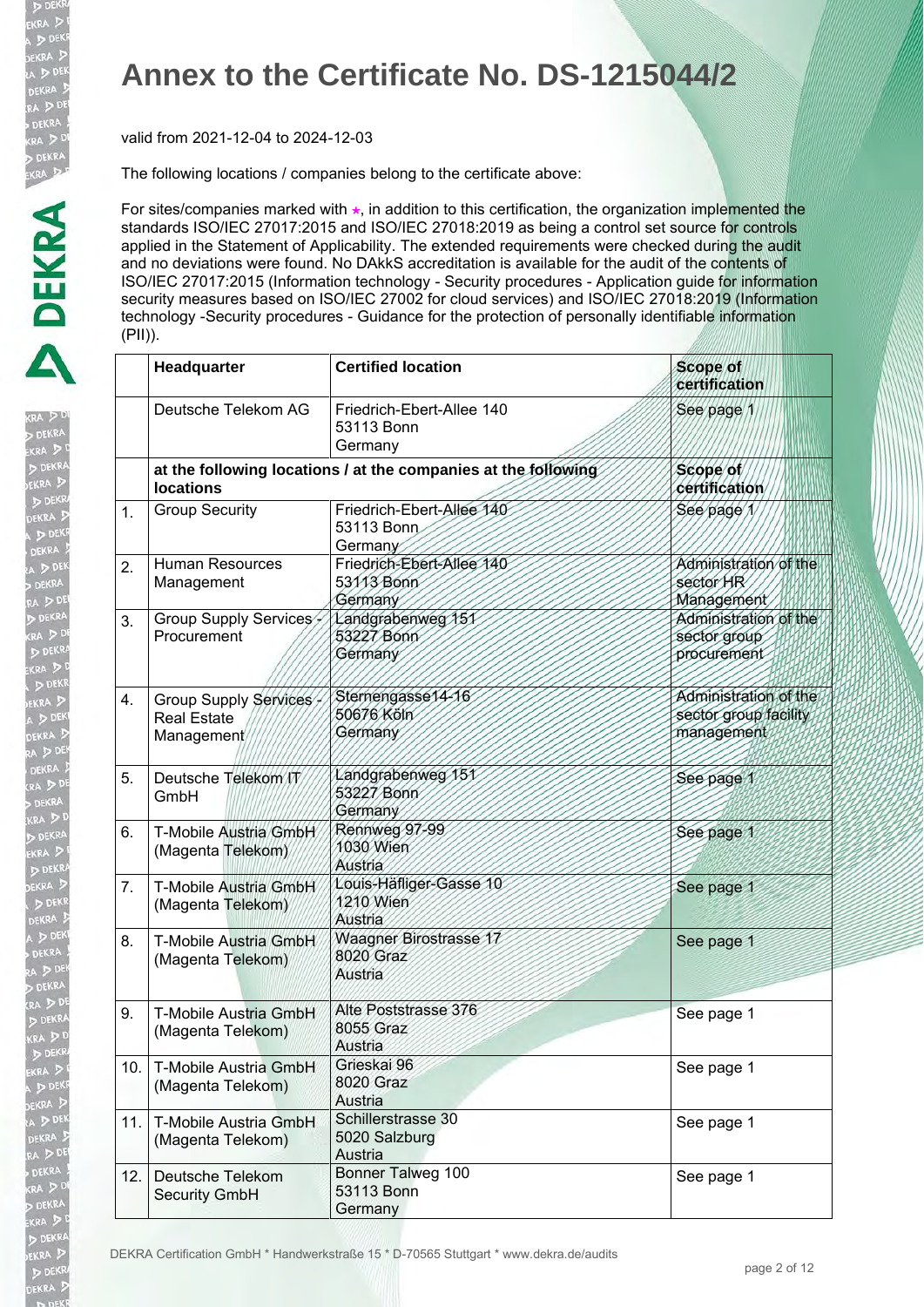D DEK EKRA  $> 05$ DEKRA  $\geq 5$ **DEKR** 

D DEK

EKRA

A D

k Derig<br>KRA D<br>DEKR<br>EKRA D

**DEK EKRA** DEN **DEKRA**  $\sum$ 

 $D<sub>0</sub>$ .<br>BEKRA  $A > 0$ DEKRA

### **Annex to the Certificate No. DS-1215044/2**

valid from 2021-12-04 to 2024-12-03

The following locations / companies belong to the certificate above:

|      | Headquarter                                   | <b>Certified location</b>                                      | <b>Scope of</b><br>certification |
|------|-----------------------------------------------|----------------------------------------------------------------|----------------------------------|
|      | Deutsche Telekom AG                           | Friedrich-Ebert-Allee 140<br>53113 Bonn<br>Germany             | See page 1                       |
|      | <b>locations</b>                              | at the following locations / at the companies at the following | Scope of<br>certification        |
|      | 13. Deutsche Telekom<br>Security GmbH         | Reuterstrasse 65<br>53115 Bonn<br>Germany                      | See page                         |
| 14.  | Deutsche Telekom<br>Security GmbH             | Deutsche-Telekom-Allee 9<br>64295 Darmstadt<br>Germany         | See page /                       |
| 15.  | Deutsche Telekom<br>Security GmbH             | Querstrasse 1-11<br>04103 Leipzig<br>Germany                   | See page 1                       |
| 16.  | Deutsche Telekom<br>Security GmbH             | Untere Industriestrasse 20<br>57250 Netphen<br>Germany         | See page 1                       |
|      | 17. Deutsche Telekom<br>Security GmbH         | Holzhauser Strasse 4-8<br>13509 Berlin<br>Germany              | See page 1                       |
|      | 18. Deutsche Telekom<br>Security GmbH         | Dingolfinger Strasse 1-15<br>81673 München<br>Germany          | See page 1                       |
|      | 19. Deutsche Telekom<br><b>Security GmbH</b>  | Sternengasse 14-16<br>50676 Köln<br>Germany                    | See page 1                       |
| 20.  | Deutsche Telekom<br><b>Security GmbH</b>      | Überseering 2<br>22297 Hamburg<br>Germany                      | See page 1                       |
| 21.  | T-Systems International<br>GmbH               | Hahnstrasse 43d<br>60528 Frankfurt/Main<br>Germany             | See page 1                       |
|      | 22.   T-Systems International<br>GmbH *       | Eschborner Landstrasse 100<br>60489 Frankfurt/Main<br>Germany  | See page 1                       |
| 23.  | T-Systems International<br>GmbH *             | Kruppstrasse 121<br>60388 Frankfurt/Main<br>Germany            | See page 1                       |
|      | 24.   T-Systems International<br>GmbH $\star$ | Lübecker Strasse 2<br>39124 Magdeburg<br>Germany               | See page 1                       |
| 25.1 | T-Systems International<br>GmbH *             | Am Schiens 10-11<br>39221 Bördeland/Biere<br>Germany           | See page 1                       |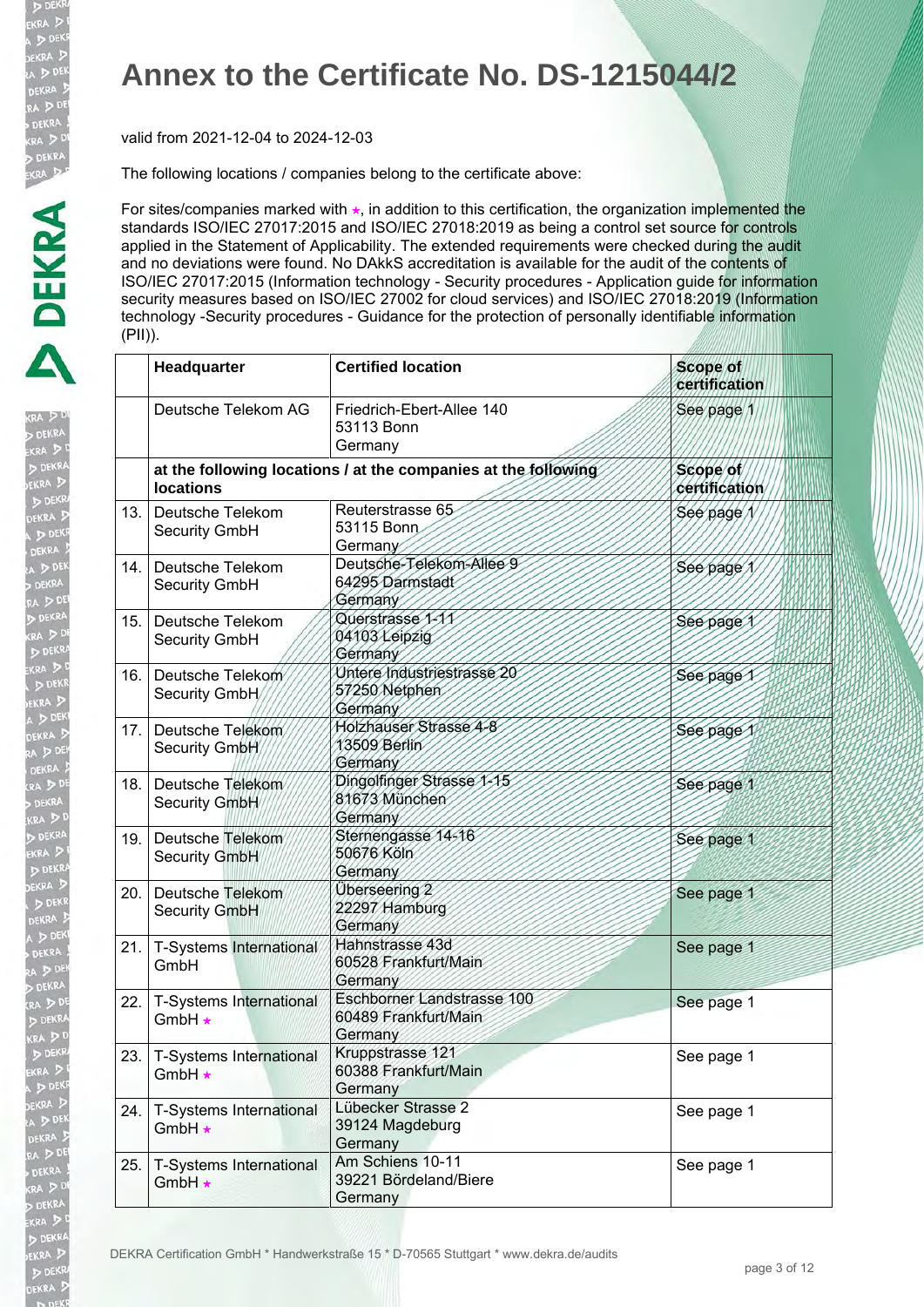D DEK EKRA  $> 05$ DEKRA  $\geq 5$ **DEKR** 

D DEK

EKRA

A D

k Derig<br>KRA D<br>DEKR<br>EKRA D

**DEK EKRA** DEN **DEKRA**  $\sum$ 

 $D<sub>0</sub>$ .<br>BEKRA  $A > 0$ DEKRA

### **Annex to the Certificate No. DS-1215044/2**

valid from 2021-12-04 to 2024-12-03

The following locations / companies belong to the certificate above:

|     | Headquarter                             | <b>Certified location</b>                                      | <b>Scope of</b><br>certification |
|-----|-----------------------------------------|----------------------------------------------------------------|----------------------------------|
|     | Deutsche Telekom AG                     | Friedrich-Ebert-Allee 140<br>53113 Bonn<br>Germany             | See page 1                       |
|     | <b>locations</b>                        | at the following locations / at the companies at the following | Scope of<br>certification        |
| 26. | T-Systems International<br>GmbH $\star$ | Dachauer Strasse 665<br>80995 München<br>Germany               | See page/                        |
| 27. | T-Systems International<br>GmbH *       | Elisabeth-Selbert-Strasse 1<br>80939 München<br>Germany        | See page 1                       |
| 28. | T-Systems International<br>GmbH         | Am Gut Wolf 3/9a<br>52070 Aachen<br>Germany                    | See page 1                       |
| 29. | T-Systems International<br>GmbH         | Holzhauser Strasse 4-8<br>13509 Berlin<br>Germany              | See page 1                       |
|     | 30.   T-Systems International<br>GmbH   | Rahel-Hirsch-Strasse10<br>10557 Berlin<br>Germany              | See page 1                       |
|     | 31. T-Systems International<br>GmbH     | Friedrich-Ebert-Allee 140<br>53113 Bonn<br>Germany             | See page 1                       |
|     | 32.   T-Systems International<br>GmbH   | Landgrabenweg 151<br>53227 Bonn<br>Germany                     | See page 1                       |
| 33. | T-Systems International<br>GmbH         | Heinrich-Hertz-Strasse 1<br>64295 Darmstadt<br>Germany         | See page 1                       |
|     | 34.   T-Systems International<br>GmbH   | Überseering 2<br>22297 Hamburg<br>Germany                      | See page 1                       |
| 35. | T-Systems International<br>GmbH         | Bannwaldallee 42<br>76185 Karlsruhe<br>Germany                 | See page 1                       |
| 36. | T-Systems International<br>GmbH         | Fasanenweg 5<br>70771 Leinfelden<br>Germany                    | See page 1                       |
| 37. | T-Systems International<br>GmbH         | Mecklenburgring 25<br>66121 Saarbrücken<br>Germany             | See page 1                       |
| 38. | <b>T-Systems International</b><br>GmbH  | Alessandro-Volta-Strasse 11<br>38440 Wolfsburg<br>Germany      | See page 1                       |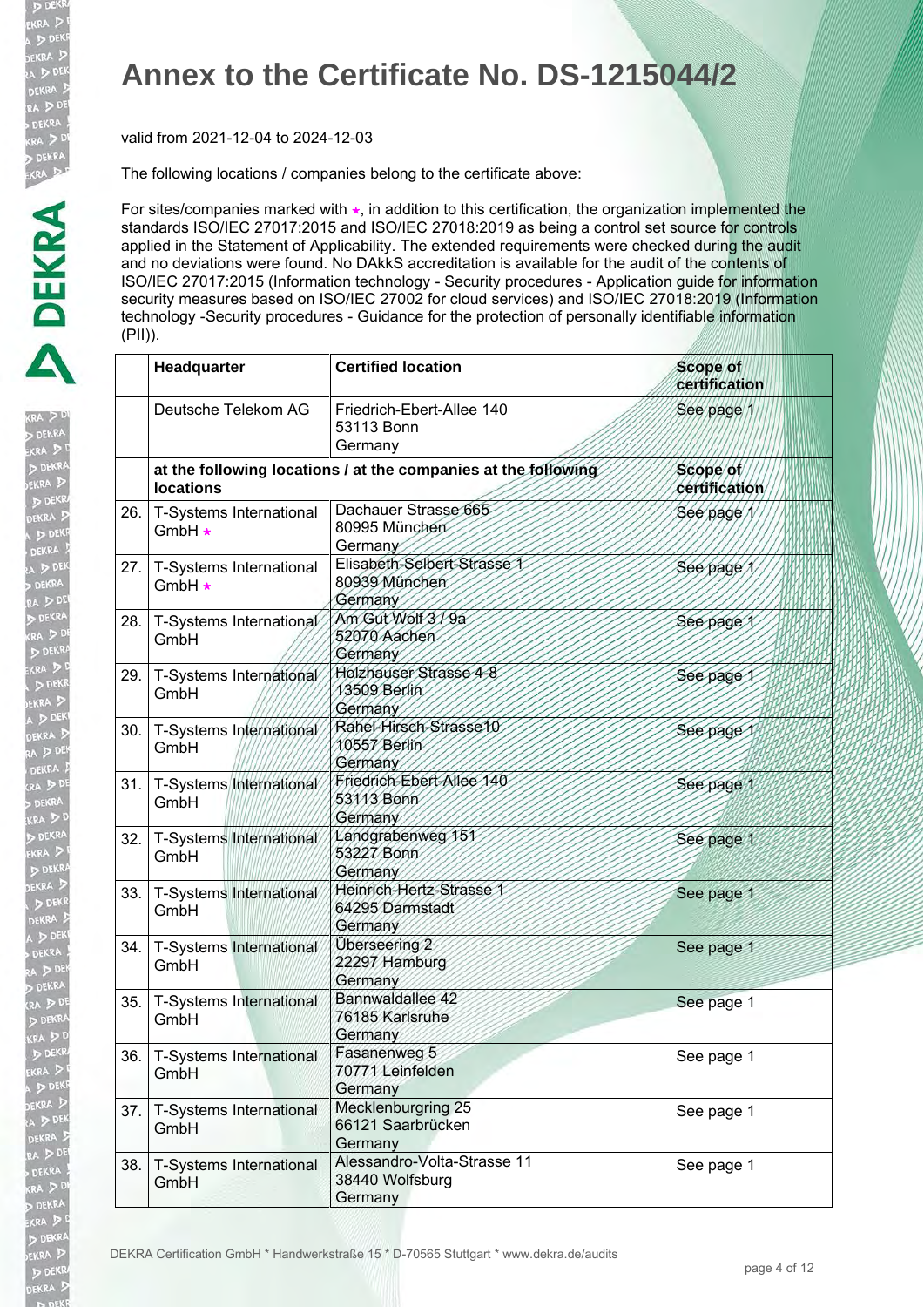D DEK EKRA  $> 0.5$ DEKRA  $\geq 5$ **DEKR** 

**DEK**<br>KRA D

EKRA

a D<sup>D</sup><br>DEKRA ia D

DERNO<br>KRA D<br>DEKR<br>EKRA D

**DEK EKRA** DER **DEKRA**  $\sqrt{2}$ 

 $D<sub>0</sub>$ .<br>EKRA  $A > 0$ **DEKRA** RA<sub>D</sub>

### **Annex to the Certificate No. DS-1215044/2**

valid from 2021-12-04 to 2024-12-03

The following locations / companies belong to the certificate above:

|     | Headquarter                                                       | <b>Certified location</b>                                      | <b>Scope of</b><br>certification |
|-----|-------------------------------------------------------------------|----------------------------------------------------------------|----------------------------------|
|     | Deutsche Telekom AG                                               | Friedrich-Ebert-Allee 140<br>53113 Bonn<br>Germany             | See page 1                       |
|     | <b>locations</b>                                                  | at the following locations / at the companies at the following | Scope of<br>certification        |
| 39. | T-Systems International<br>GmbH                                   | Marsplatz 4<br>80335 München<br>Germany                        | See page                         |
| 40. | T-Systems International<br>GmbH                                   | Riesaer Strasse 5-7<br>01129 Dresden<br>Germany                | See page 1                       |
| 41. | T-Systems International<br>GmbH                                   | Karlskroner Strasse 32<br>85051 Ingolstadt<br>Germany          | See page 1                       |
|     | 42. Deutsche Telekom<br>Healthcare and Security<br>Solutions GmbH | Friedrich-Ebert-Allee 140<br>53113 Bonn<br>Germany             | See page                         |
| 43. | T-Systems Information<br>Services GmbH/                           | Pascalstrasse 11<br>10587 Betlin<br>Germany                    | See page 1                       |
| 44. | T-Systems Multimedia<br>Solutions GmbH                            | Riesaer Strasse 5-7<br>01129 Dresden<br>Germany                | See page 1                       |
| 45. | T-Systems on site<br>services GmbH                                | Holzhauser Strasse 4-8<br>13509 Berlin<br>Germany              | See page 1                       |
| 46. | T-Systems on site<br>services GmbH                                | Georg-Elser-Strasse 4<br>90441 Nürnberg<br>Germany             | See page 1                       |
|     | 47.   T-Systems Road User<br>Services GmbH                        | Friedrich-Ebert-Allee 140<br>53113 Bonn<br>Germany             | See page 1                       |
| 48. | T-Systems Road User<br>Services GmbH                              | Marsplatz 4<br>80335 München<br>Germany                        | See page 1                       |
| 49. | T-Systems Austria<br>GesmbH *                                     | Rennweg 97-99<br>1030 Wien<br>Austria                          | See page 1                       |
| 50. | T-Systems Austria<br>GesmbH *                                     | Richard-Neutra-Gasse 10<br><b>1210 Wien</b><br>Austria         | See page 1                       |
| 51. | T-Systems Austria<br>GesmbH                                       | Hans-Czettel-Strasse 1<br>3950 Gmünd<br>Austria                | See page 1                       |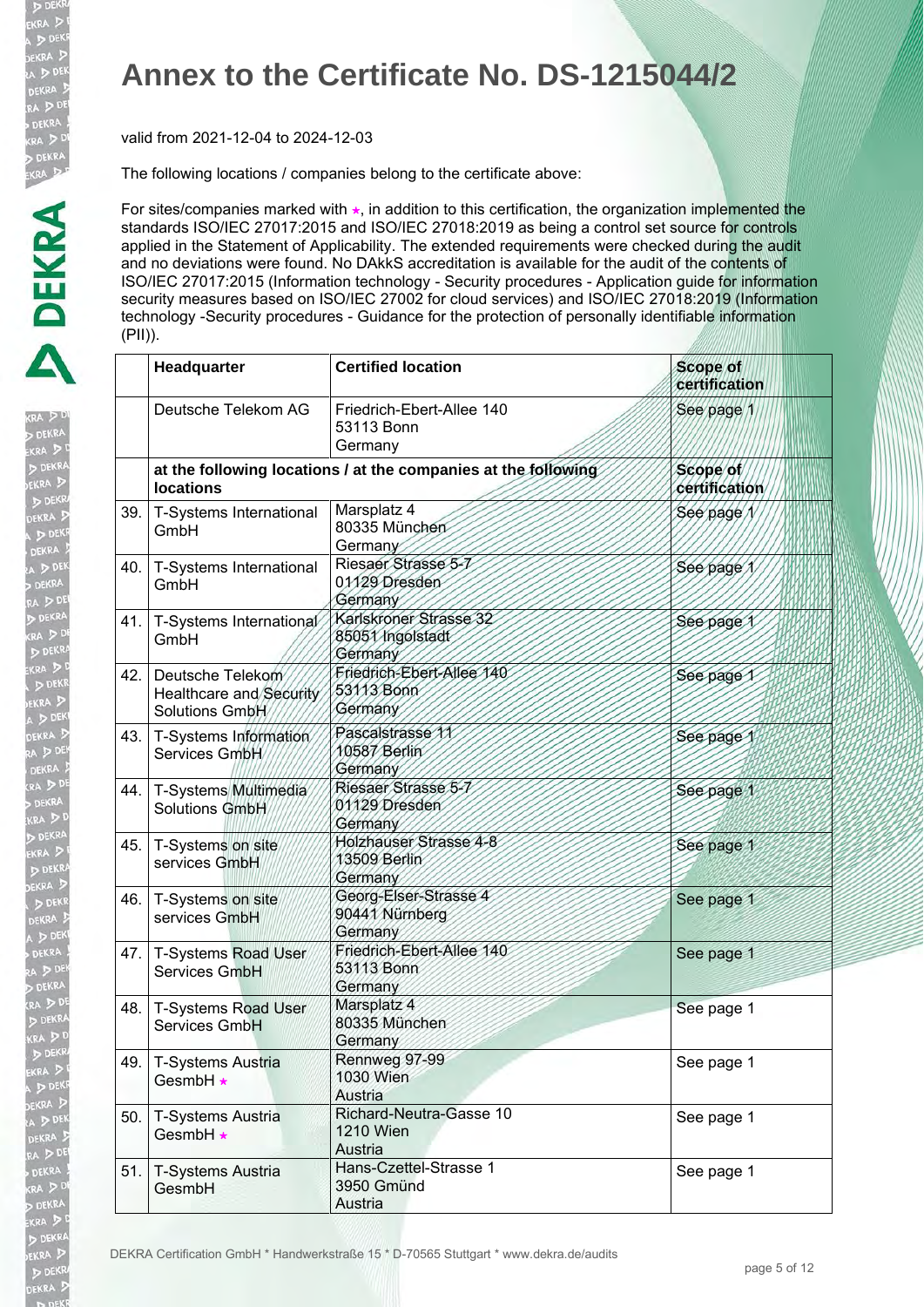D DEK EKRA  $> 0.5$ DEKRA  $\geq 5$ **DEKR** 

**DEK**<br>KRA D

EKRA

A D<sup>D</sup><br>DEKRA ia D

> DEKRA<br>KRA D<br>D DEKR<br>EKRA D

**DEK EKRA**  $\sum_{n=1}^{\infty}$ DEKRA  $\sqrt{50}$ 

 $D<sub>D</sub>$ .<br>EKRA  $A > 0$ DEKRA RA<sub>D</sub>

### **Annex to the Certificate No. DS-1215044/2**

valid from 2021-12-04 to 2024-12-03

The following locations / companies belong to the certificate above:

For sites/companies marked with  $\star$ , in addition to this certification, the organization implemented the standards ISO/IEC 27017:2015 and ISO/IEC 27018:2019 as being a control set source for controls applied in the Statement of Applicability. The extended requirements were checked during the audit and no deviations were found. No DAkkS accreditation is available for the audit of the contents of ISO/IEC 27017:2015 (Information technology - Security procedures - Application guide for information security measures based on ISO/IEC 27002 for cloud services) and ISO/IEC 27018:2019 (Information technology -Security procedures - Guidance for the protection of personally identifiable information (PII)).

|      | Headquarter                                                  | <b>Certified location</b>                                                                                                     | <b>Scope of</b><br>certification |
|------|--------------------------------------------------------------|-------------------------------------------------------------------------------------------------------------------------------|----------------------------------|
|      | Deutsche Telekom AG                                          | Friedrich-Ebert-Allee 140<br>53113 Bonn<br>Germany                                                                            | See page 1                       |
|      | <b>locations</b>                                             | at the following locations / at the companies at the following                                                                | Scope of<br>certification        |
| 52.  | T-Systems Austria<br>GesmbH                                  | Grieskai 96<br>8020 Graz<br>Austria                                                                                           | See page                         |
| 53.  | T-Systems do Brasil<br>Ltda.                                 | Rua Olimpíadas, 205 - Vila Olimpia<br>04551-000 - Sao Paulo / SP<br>Brazil                                                    | See page                         |
| 54.  | T-Systems do Brasil<br>Ltda $\star$                          | Alameda Araguacema, 187 - Tamboré<br>06460-070 Barueri / SP<br>Brazil                                                         | See page 1                       |
| 55.1 | T-Systems do Brasil<br>Ltda.                                 | Rua Baffin, 32/60 - Chacara Inglesa<br>09750-620 - São Bernardo do Campo / SP<br><b>Brazil</b>                                | See page 1                       |
| 56.  | T-Systems do Brasil<br>Ltda.                                 | Rua Ingo Hering, 20 - Bom Retiro<br>89010-205 - Blumenau / SC<br>Brazil                                                       | See page 1                       |
|      | 57. T-Systems P.R. China<br>Ltd.                             | 1602, Tower 3<br>No. 12 Dongtucheng Road Heping Street<br>Chaoyang District,<br>Beijing 100013<br>China                       | See page 1                       |
| 58.  | T-Systems P.R. China<br>Ltd.                                 | Unit. 1501, No. 1350<br>Li Tong Plaza, North Sichuan Road,<br>HongKou District<br>200080 Shanghai<br>China                    | See page 1                       |
| 59.  | T-Systems P.R. China<br>Ltd.                                 | 19F, Building F3, A9 area,<br>Wuhan Future city<br>No.999 Gaoxin Road.<br>Eastlake Development Zone,<br>430070 Wuhan<br>China | See page 1                       |
| 60.  | <b>T-Systems France SAS</b>                                  | 1-3 rue Eugène et Armand Peugeot<br>92500 Rueil-Malmaison<br>France                                                           | See page 1                       |
| 61.  | Deutsche Telekom<br><b>Systems Solutions</b><br>Hungary Kft. | Tóth Kálmán u. 2/B (Mill Park)<br>1097 Budapest<br>Hungary                                                                    | See page 1                       |
| 62.  | Deutsche Telekom<br><b>Systems Solutions</b><br>Hungary Kft. | Vezér u. hrsz. 0204/15 (TUDÁSPARK)<br>4032 Debrecen<br>Hungary                                                                | See page 1                       |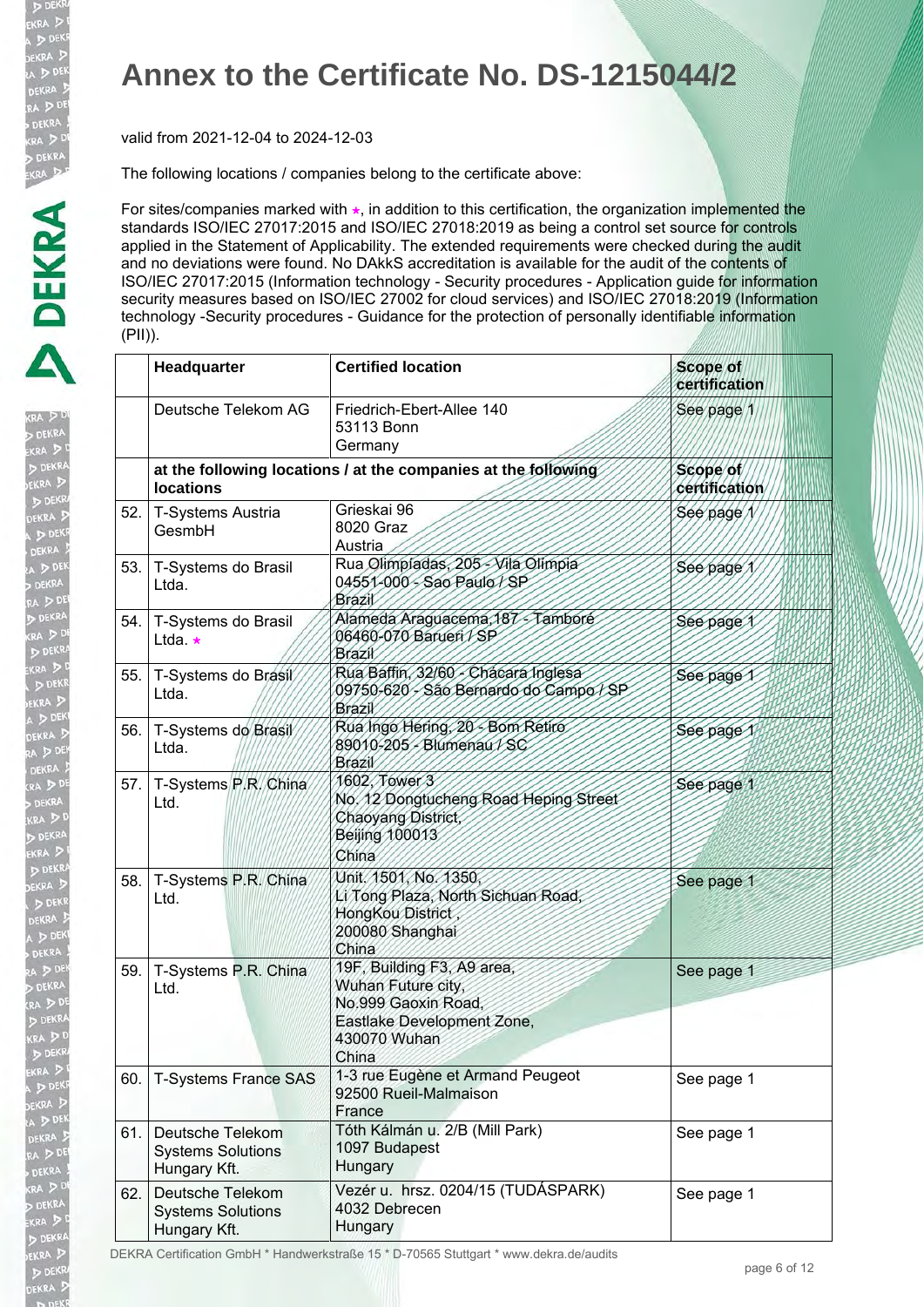D DEK EKRA  $> 05$ DEKRA  $\geq 5$ 

**DEK**<br>KRA D

**DE** 

A D

.<br>KRA 5 **DEK EKRA** DEN **DEKRA**  $\sum$ 

 $D<sub>0</sub>$ **EKRA**  $A > 0$ **DEKRA** 

### **Annex to the Certificate No. DS-1215044/2**

valid from 2021-12-04 to 2024-12-03

The following locations / companies belong to the certificate above:

|     | Headquarter                                                      | <b>Certified location</b>                                                                                              | <b>Scope of</b><br>certification |
|-----|------------------------------------------------------------------|------------------------------------------------------------------------------------------------------------------------|----------------------------------|
|     | Deutsche Telekom AG                                              | Friedrich-Ebert-Allee 140<br>53113 Bonn<br>Germany                                                                     | See page 1                       |
|     | <b>locations</b>                                                 | at the following locations / at the companies at the following                                                         | Scope of<br>certification        |
|     | 63. Deutsche Telekom<br><b>Systems Solutions</b><br>Hungary Kft. | Nagy Lajos király útja 11.<br>7621 Pécs<br>Hungary                                                                     | See page                         |
| 64. | Deutsche Telekom<br><b>Systems Solutions</b><br>Hungary Kft.     | Bocskar u 8/B<br>6721 Szeged<br>Hungary                                                                                | See page                         |
| 65. | Deutsche Telekom<br><b>Systems Solutions</b><br>Hungary Kft.     | Rókusi krt. 2-10.<br>6724 Szeged<br>Hungary                                                                            | See page                         |
| 66. | T-Systems ITC (beria,<br>$S.A. \star$                            | Calle Sancho de Avila, 110-130<br>08018 Barcelona<br>Spain                                                             | See page 1                       |
|     | 67. T-Systems ITC/Iberia/<br>$S.A. \star$                        | Parcela PC1 08 01<br>Carretera BP-1413 Km 3.7<br>08290 Cerdanyola del Valles<br><b>Spain</b>                           | See page 1                       |
|     | 68.   T-Systems ITC Iberia,<br>S.A.                              | Cami de Valls, 81-87<br>43204 Reus<br>Spain                                                                            | See page 1                       |
|     | 69.   T-Systems ITC Iberia,<br>S.A.                              | Avinguda Bellisens, 42<br>43204 Reus<br>Spain                                                                          | See page 1                       |
|     | 70.   T-Systems ITC Iberia,<br>S.A.                              | Orduña, 2<br>28034 Madrid<br>Spain                                                                                     | See page 1                       |
|     | 71.   T-Systems ITC Ibéria,<br>S.A. - Sucursal em<br>Portugal    | <b>Edifício Atlantis</b><br>Av. Dom João II, nº 44 C<br>1990-095 Lisboa<br>Portugal                                    | See page 1                       |
|     | 72.   T-Systems ITC Ibéria,<br>S.A. - Sucursal em<br>Portugal    | Parque de Fornecedores da VW Autoeuropa<br>Edificio Sogepin - T-Systems<br>2951-510 Quinta do Anjo Palmela<br>Portugal | See page 1                       |
|     | 73.   T-Systems ITC Ibéria,<br>S.A. - Sucursal em<br>Portugal    | Volkswagen Autoeuropa, Ed. 11<br>Quinta da Marquesa<br>2954-024 Quinta do Anjo<br>Portugal                             | See page 1                       |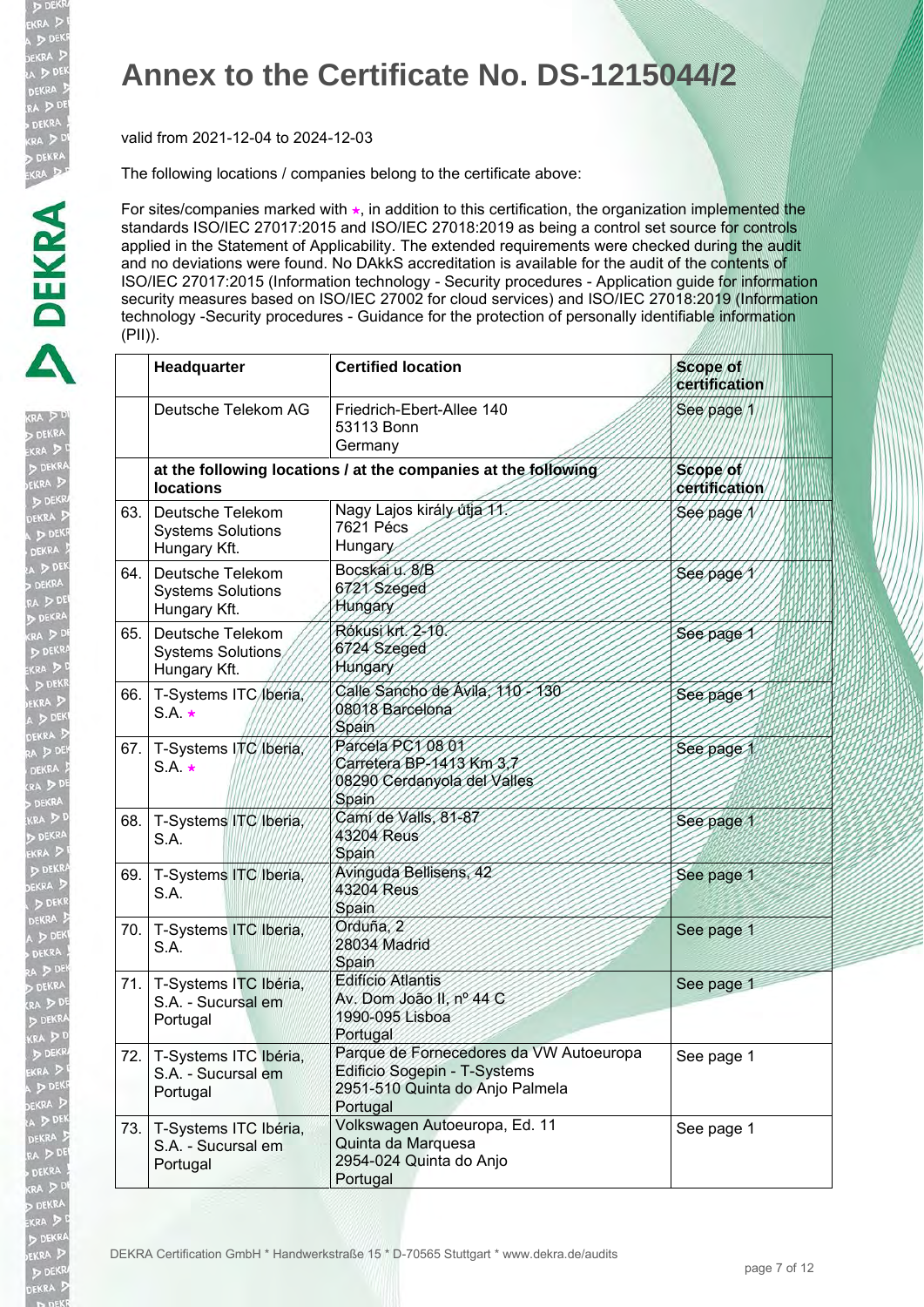D DEK EKRA  $> 0.5$ DEKRA  $D<sup>0</sup>$ **DEKR** 

**DEK**<br>KRA D

EKRA

A D<sup>DI</sup><br>DEKRA ia D

> DEKRA<br>KRA D<br>D DEKR<br>EKRA D

**DEK EKRA** DEKRA  $\sqrt{50}$ 

 $D<sub>D</sub>$ **TEKRA**  $A \geq 0$ DEKRA RA<sub>D</sub>

### **Annex to the Certificate No. DS-1215044/2**

valid from 2021-12-04 to 2024-12-03

The following locations / companies belong to the certificate above:

For sites/companies marked with  $\star$ , in addition to this certification, the organization implemented the standards ISO/IEC 27017:2015 and ISO/IEC 27018:2019 as being a control set source for controls applied in the Statement of Applicability. The extended requirements were checked during the audit and no deviations were found. No DAkkS accreditation is available for the audit of the contents of ISO/IEC 27017:2015 (Information technology - Security procedures - Application guide for information security measures based on ISO/IEC 27002 for cloud services) and ISO/IEC 27018:2019 (Information technology -Security procedures - Guidance for the protection of personally identifiable information (PII)).

|     | Headquarter                                                                              | <b>Certified location</b>                                                                                                                              | <b>Scope of</b><br>certification |
|-----|------------------------------------------------------------------------------------------|--------------------------------------------------------------------------------------------------------------------------------------------------------|----------------------------------|
|     | Deutsche Telekom AG                                                                      | Friedrich-Ebert-Allee 140<br>53113 Bonn<br>Germany                                                                                                     | See page 1                       |
|     | <b>locations</b>                                                                         | at the following locations / at the companies at the following                                                                                         | Scope of<br>certification        |
| 74. | T-Systems Information<br>and Communication<br>Technology India<br><b>Private Limited</b> | Panchshil Business Park Tower A, Survey<br>Number 20, Village Balewadi, Taluka Havel<br>District Pune 411045<br>India                                  | Sée page                         |
| 75. | T-Systems Information<br>and Communication<br>Technology India<br><b>Private Limited</b> | Umiya Business Bay Tower II,<br>Cessna Business Park<br>Off Outer Ring Road, Marathanhalli,<br>Bangaluru Karnataka 560037<br>hodia                     | See page 1                       |
| 76. | T-Systems México, S.A.<br>de C.V. $\star$                                                | Boulevard Municipio Libre 1933<br>Ex Hacienda Mayorazgo<br>CP/72450 Puebla<br><b>Mexico</b>                                                            | See page 1                       |
| 77. | T-Systems Nederland<br>B.V.                                                              | Van Deventerlaan 33<br>3528 AG Utrecht<br>Netherlands                                                                                                  | See page 1                       |
| 78. | T-Systems Nederland<br>B.V.                                                              | Henk Sneevlietweg 2<br>1066 VH Amsterdam<br>Netherlands                                                                                                | See page 1                       |
| 79. | T-Systems Nederland<br>$B.V. \star$                                                      | Lakenblekerstraat 13<br>1431 GE Aalsmeer<br>Netherlands                                                                                                | See page 1                       |
| 80. | <b>T-Systems Nederland</b><br>$B.V.$ $\star$                                             | Rondebeltweg 62<br>1329 BG Almere<br>Netherlands                                                                                                       | See page 1                       |
| 81. | <b>T-Systems Nederland</b><br>$B.V.$ $\star$                                             | Fokkerweg 300<br>1438 AN Oude Meer<br>Netherlands                                                                                                      | See page 1                       |
| 82. | T-Systems Nordic A/S                                                                     | Dampfærgevej 21 th<br>2100 Osterbro<br>Denmark                                                                                                         | See page 1                       |
| 83. | T-Systems Nordic A/S                                                                     | T-Systems Nordic TC Services A/S, Sverigefilial<br><b>Kista Science Tower</b><br>Färögatan 33, House D, 7th floor,<br><b>SE-164 51 Kista</b><br>Sweden | See page 1                       |
| 84. | T-Systems Nordic A/S                                                                     | T-Systems Nordic A/S sivuliike Suomessa<br>Keilaranta 16, 5th floor,<br>FI-02150 Espoo<br>Finland                                                      | See page 1                       |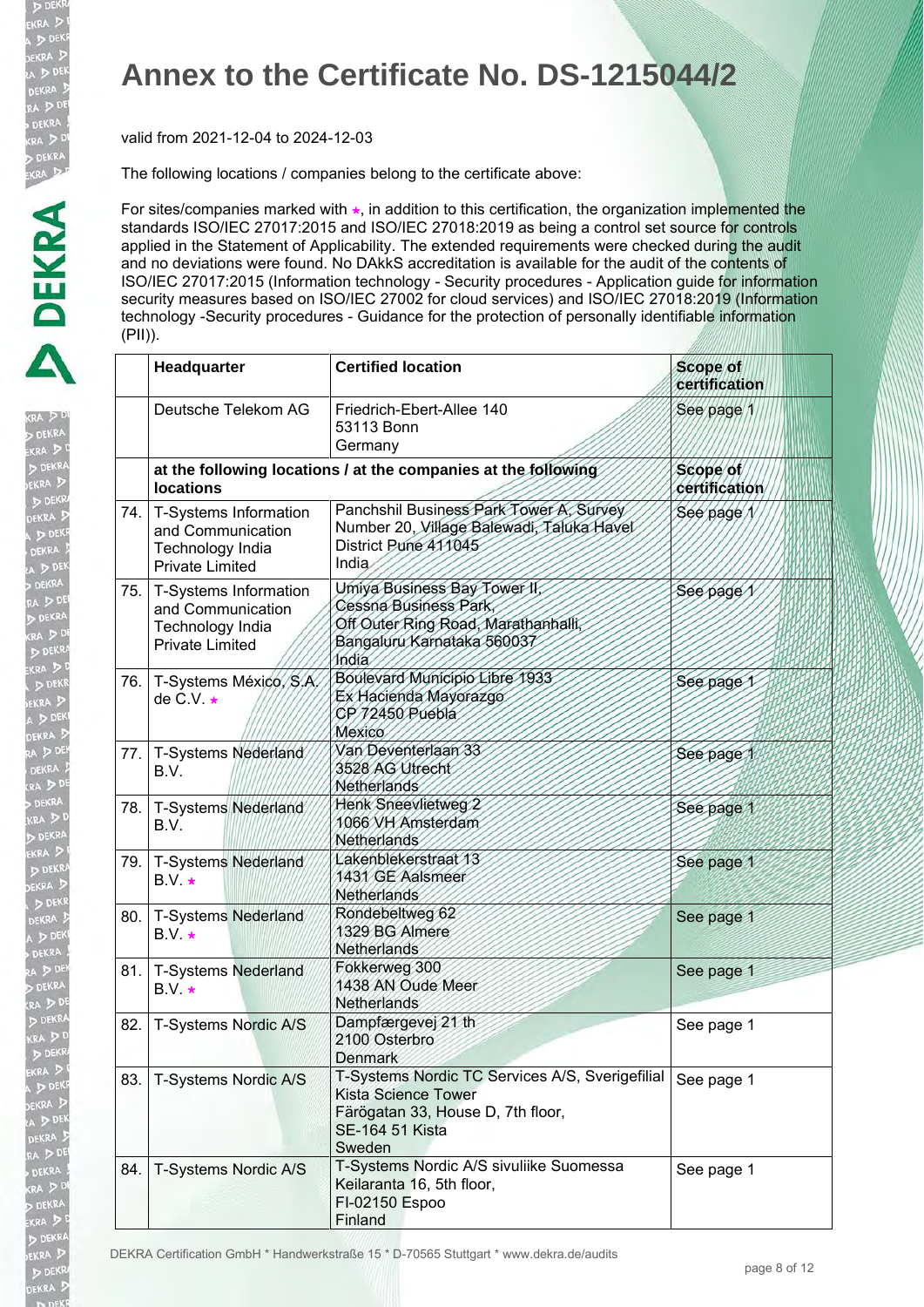D DEK EKRA  $>DEK$ DEKRA  $\geq 5$ **DEKR** 

D DEK

EKRA

A D

k Derig<br>KRA D<br>DEKR<br>EKRA D

**DEK EKRA**  $\overline{D}$  DEN **DEKRA**  $\sum$ 

 $D<sub>0</sub>$ .<br>EKRA  $A > 0$ **DEKRA** 

### **Annex to the Certificate No. DS-1215044/2**

valid from 2021-12-04 to 2024-12-03

The following locations / companies belong to the certificate above:

For sites/companies marked with  $\star$ , in addition to this certification, the organization implemented the standards ISO/IEC 27017:2015 and ISO/IEC 27018:2019 as being a control set source for controls applied in the Statement of Applicability. The extended requirements were checked during the audit and no deviations were found. No DAkkS accreditation is available for the audit of the contents of ISO/IEC 27017:2015 (Information technology - Security procedures - Application guide for information security measures based on ISO/IEC 27002 for cloud services) and ISO/IEC 27018:2019 (Information technology -Security procedures - Guidance for the protection of personally identifiable information (PII)).

|      | Headquarter                               | <b>Certified location</b>                                                                                                             | <b>Scope of</b><br>certification |
|------|-------------------------------------------|---------------------------------------------------------------------------------------------------------------------------------------|----------------------------------|
|      | Deutsche Telekom AG                       | Friedrich-Ebert-Allee 140<br>53113 Bonn<br>Germany                                                                                    | See page 1                       |
|      | <b>locations</b>                          | at the following locations / at the companies at the following                                                                        | Scope of<br>certification        |
| 85.  | T-Systems Nordic A/S                      | T-Systems Nordic TC Services A/S, Norway<br><b>Branch</b><br>c/o Visma Services Norge AS<br>POB 733 Skøyen,<br>NO-0214 Oslo<br>Norway | See page                         |
| 86.  | T-Systems North<br>America, Inc.          | 1901 Butterfield Road, Suite 700<br>Downers Grove, IL 60515<br>USA                                                                    | See page 1                       |
|      | 87.   T-Systems North<br>America, Inc. ★  | 550 Club Drive,<br>Montgomery, TX 77316<br>USA                                                                                        | See page 1                       |
| 88.  | T-Systems North<br>America, Inc.          | 5150/70 Westway Park Blvd,<br>Houston, TX 77041<br>VSA                                                                                | See page 1                       |
|      | 89. LLC T-Systems RUS                     | 14. Vinija 13 V.O. Build B<br>199034 Saint Petersburg<br>Russia                                                                       | See page 1                       |
| 90.1 | LLC T-Systems RUS                         | 36/40, Sredniy prospect, Vasilievsky Island,<br>199034 Saint-Petersburg<br>Russia                                                     | See page 1                       |
| 91.1 | <b>LLC T-Systems RUS</b>                  | 17, Taganskaya st., office 23<br>109147 Moscow<br><b>Russia</b>                                                                       | See page 1                       |
| 92.  | <b>LLC T-Systems RUS</b>                  | 11, Kirova street<br>394018 Voronezh<br><b>Russia</b>                                                                                 | See page 1                       |
| 93.  | <b>T-Systems Singapore</b><br>Pte. Ltd.   | 15 Changi Business Park Crescent #06-01<br><b>Haite Building</b><br>Singapore 486006<br>Singapore                                     | See page 1                       |
| 94.  | T-Systems Singapore<br>Pte. Ltd. *        | 23 Tai Seng Drive<br>Singapore 535224<br>Singapore                                                                                    | See page 1                       |
| 95.  | T-Systems Singapore<br>Pte. Ltd. $\star$  | 29A International Business Park<br>Jurong East, Singapore 609934<br>Singapore                                                         | See page 1                       |
| 96.  | <b>T-Systems Singapore</b><br>Pte. Ltd. * | 164 Kallang Way #03-09<br>Singapore 349248<br>Singapore                                                                               | See page 1                       |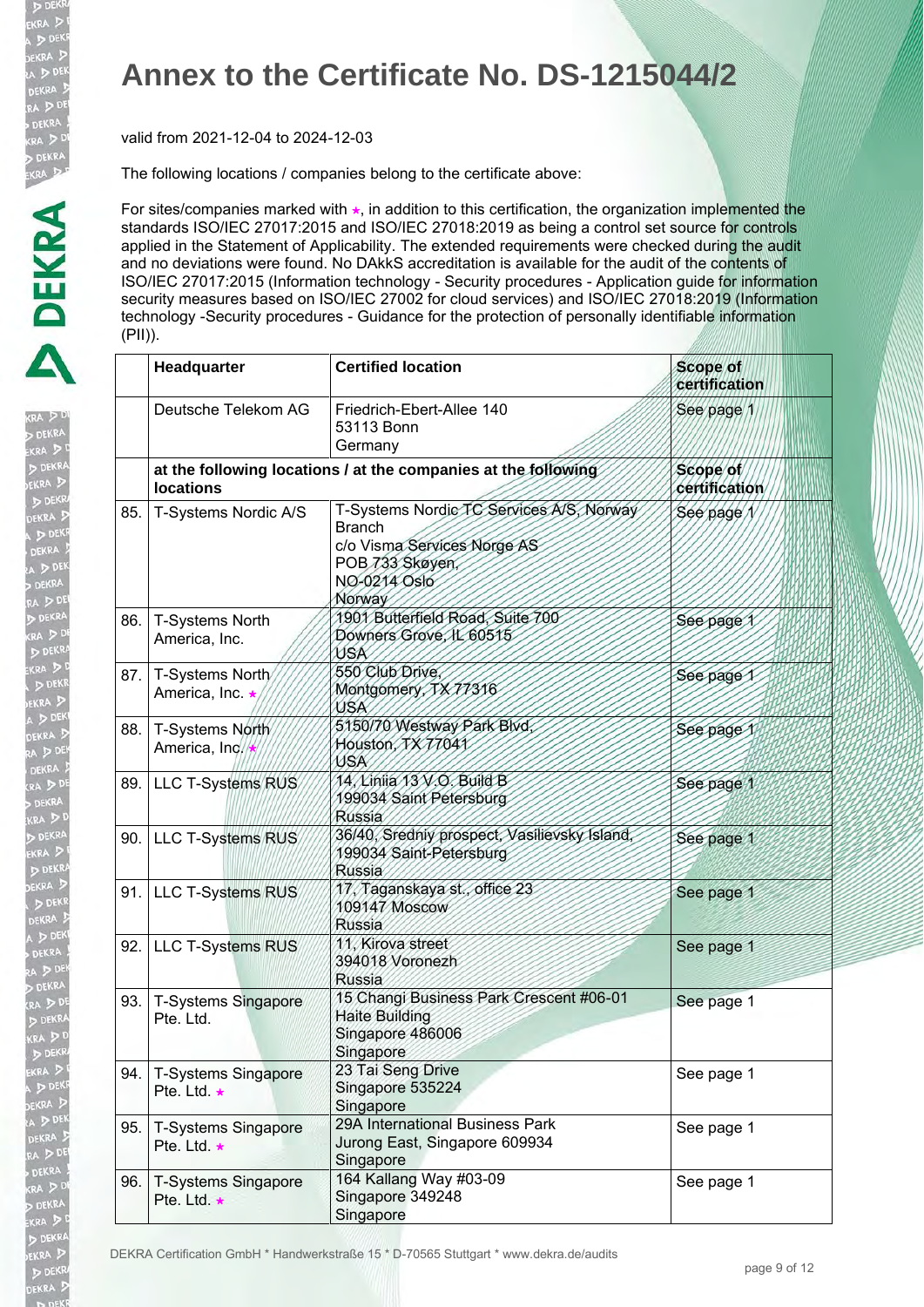D DEK EKRA  $>DEK$ DEKRA  $\geq 5$ **DEKR** 

D DEK

EKRA

A D

k Derig<br>KRA D<br>DEKR<br>EKRA D

**DEK EKRA**  $\overline{D}$  DEN **DEKRA**  $\sum$ 

 $D<sub>0</sub>$ .<br>EKRA  $A > 0$ **DEKRA** RA<sub>D</sub>

### **Annex to the Certificate No. DS-1215044/2**

valid from 2021-12-04 to 2024-12-03

The following locations / companies belong to the certificate above:

For sites/companies marked with  $\star$ , in addition to this certification, the organization implemented the standards ISO/IEC 27017:2015 and ISO/IEC 27018:2019 as being a control set source for controls applied in the Statement of Applicability. The extended requirements were checked during the audit and no deviations were found. No DAkkS accreditation is available for the audit of the contents of ISO/IEC 27017:2015 (Information technology - Security procedures - Application guide for information security measures based on ISO/IEC 27002 for cloud services) and ISO/IEC 27018:2019 (Information technology -Security procedures - Guidance for the protection of personally identifiable information (PII)).

|      | Headquarter                                                     | <b>Certified location</b>                                                                        | <b>Scope of</b><br>certification |
|------|-----------------------------------------------------------------|--------------------------------------------------------------------------------------------------|----------------------------------|
|      | Deutsche Telekom AG                                             | Friedrich-Ebert-Allee 140<br>53113 Bonn<br>Germany                                               | See page 1                       |
|      | <b>locations</b>                                                | at the following locations / at the companies at the following                                   | Scope of<br>certification        |
| 97.1 | Deutsche Telekom<br><b>Systems Solutions</b><br>Slovakia s.r.o  | Žriedlová 13<br>04001 Košice<br>Slovakia                                                         | See page                         |
| 98.  | Deutsche Telekom<br><b>Systems Solutions</b><br>Slovakia s.r.o  | Moldavská 8/A - 8/B<br>04001 Košice<br>Slovakia                                                  | See page                         |
| 99.1 | T-Systems Schweiz AG                                            | Industriestrasse 21<br>3052 Zollikofen<br>Switzerland                                            | See page                         |
|      | 100 T-Systems Schweiz AG                                        | Engehaldenstrasse 12<br>3012 Bern<br>Switzerland                                                 | See page                         |
|      | 101 T-Systems Limited                                           | Building K <sub>2</sub><br>Timbold Drive, Kents Hill<br>Milton Keynes, MK7 6BZ<br>United Kingdom | See page 1                       |
|      | 102 T-Systems Limited                                           | 8 Buckingham Ave<br>Slough SL1 4AX<br>United Kingdom                                             | See page 1                       |
|      | 103 T-Systems Limited *                                         | Western International Park<br><b>Hayes Road</b><br>Hayes UB2 5XJ<br>United Kingdom               | See page 1                       |
|      | 104 Deutsche Telekom IOT<br>GmbH                                | Landgrabenweg 151<br>53227 Bonn<br>Germany                                                       | See page 1                       |
|      | 105 Deutsche Telekom IT &<br>Telecommunications<br>Hungary Kft. | Tóth Kálmán u. 2/B (Mill Park)<br>1097 Budapest<br>Hungary                                       | See page 1                       |
|      | 106 Deutsche Telekom IT &<br>Telecommunications<br>Hungary Kft. | Vezér u. hrsz. 0204/15 (TUDÁSPARK)<br>4032 Debrecen<br>Hungary                                   | See page 1                       |
|      | 107 Deutsche Telekom IT &<br>Telecommunications<br>Hungary Kft. | Nagy Lajos király útja 11.<br><b>7621 Pécs</b><br>Hungary                                        | See page 1                       |
|      | 108 Deutsche Telekom IT &<br>Telecommunications<br>Hungary Kft. | Bocskai u. 8/B<br>6721 Szeged<br>Hungary                                                         | See page 1                       |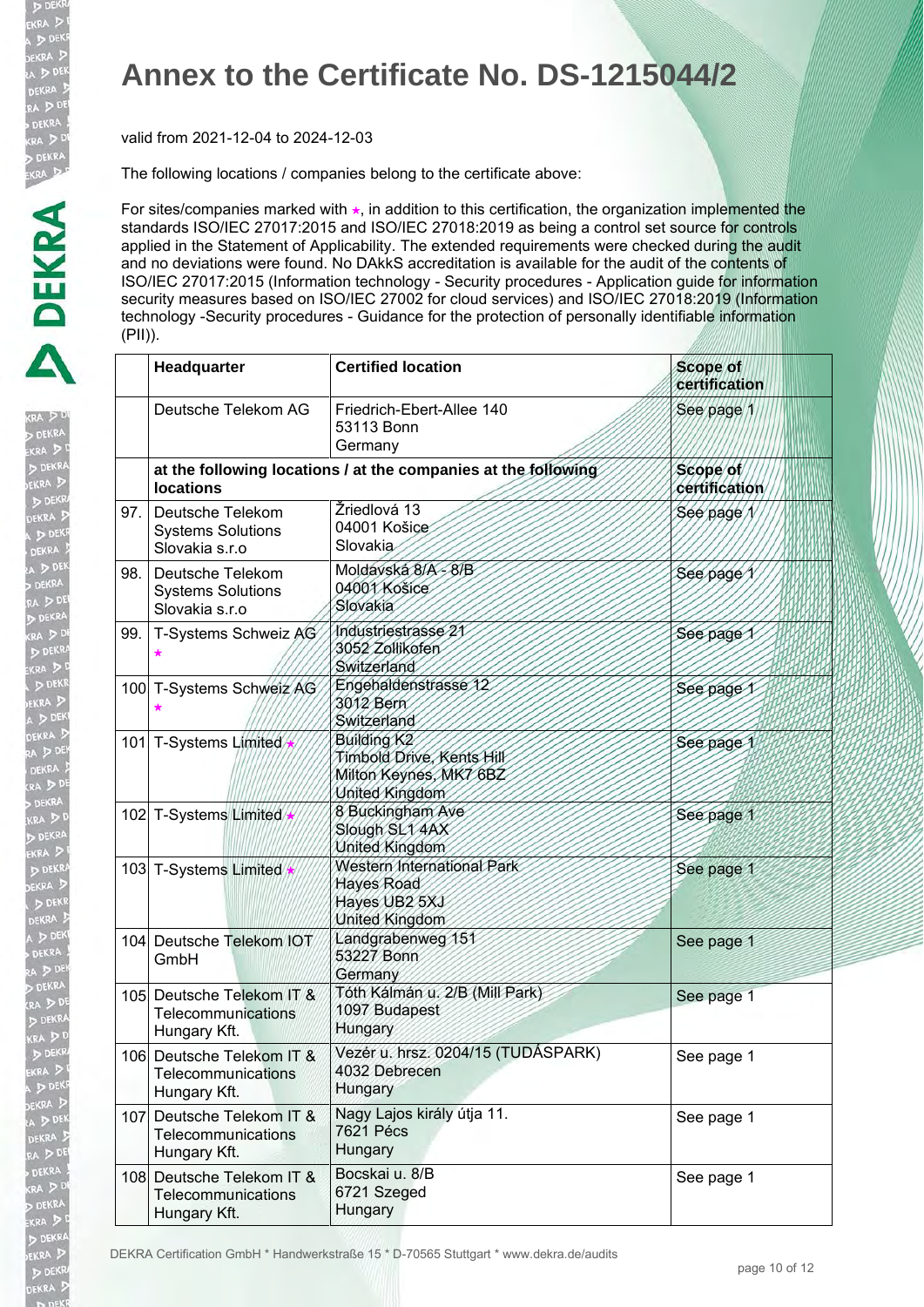D DEK EKRA  $> 0.5$ DEKRA  $D<sup>0</sup>$ **DEKR** 

**DEK**<br>KRA D

EKRA

A D<sup>D</sup><br>DEKRA ia D

> DERNO<br>KRA D<br>D DEKR<br>EKRA D

**DEK EKRA**  $\sum_{n=1}^{\infty}$ DEKRA  $\sqrt{50}$ 

 $D<sub>0</sub>$ .<br>EKRA  $A > 0$ **DEKRA** RA<sub>D</sub>

### **Annex to the Certificate No. DS-1215044/2**

valid from 2021-12-04 to 2024-12-03

The following locations / companies belong to the certificate above:

For sites/companies marked with  $\star$ , in addition to this certification, the organization implemented the standards ISO/IEC 27017:2015 and ISO/IEC 27018:2019 as being a control set source for controls applied in the Statement of Applicability. The extended requirements were checked during the audit and no deviations were found. No DAkkS accreditation is available for the audit of the contents of ISO/IEC 27017:2015 (Information technology - Security procedures - Application guide for information security measures based on ISO/IEC 27002 for cloud services) and ISO/IEC 27018:2019 (Information technology -Security procedures - Guidance for the protection of personally identifiable information (PII)).

| Headquarter                                                                                     | <b>Certified location</b>                                                                | <b>Scope of</b><br>certification |
|-------------------------------------------------------------------------------------------------|------------------------------------------------------------------------------------------|----------------------------------|
| Deutsche Telekom AG                                                                             | Friedrich-Ebert-Allee 140<br>53113 Bonn<br>Germany                                       | See page 1                       |
| <b>locations</b>                                                                                | at the following locations / at the companies at the following                           | Scope of<br>certification        |
| 109 Deutsche Telekom IT &<br>Telecommunications<br>Hungary Kft.                                 | Rókusi krt. 2-10.<br>6724 Szeged<br>Hungary                                              | See page/                        |
| 110 LLC Deutsche Telekom<br><b>IT RUS</b>                                                       | 14, Linija 13 V.O. Build B<br>199034 Saint Petersburg<br><b>Russia</b>                   | See page 1                       |
| 111 LLC Deutsche Telekom<br><b>IT RUS</b>                                                       | 36/40, Sredniy prospect, Vasilievsky Island,<br>199034 Saint-Petersburg<br><b>Russia</b> | See page 1                       |
| 112 LLC Deutsche Telekom<br><b>IT RUS</b>                                                       | 17, Taganskaya st., office 23.<br>109147 Moscow<br>Russia                                | See page 1                       |
| 113 LLC Deutsche Telekom<br><b>IT RUS</b>                                                       | 11, Kirova street<br>394018 Voronezh<br>Russia                                           | See page 1                       |
| 114 Deutsche Telekom /T &<br><b>Telecommunications</b><br>Slovakia s.r.o.                       | Žriedlová 13<br>04001 Košice<br>Slovakia                                                 | See page 1                       |
| 115 Deutsche Telekom IT &<br>Telecommunications<br>Slovakia s.r.o.                              | Moldavská 8/A - 8/B<br>04001 Košice<br><b>Slovakia</b>                                   | See page 1                       |
| 116 I.T.E.N.O.S.<br><b>International Telecom</b><br><b>Network Operation</b><br>Services GmbH   | Bonner Talweg 100<br>53113 Bonn<br>Germany                                               | See page 1                       |
| 117 I.T.E.N.O.S.<br><b>International Telecom</b><br><b>Network Operation</b><br>Services GmbH * | Rebstöcker Strasse 25-31 / Kleyerstrasse 90<br>60326 Frankfurt/Main<br>Germany           | See page 1                       |
| 118 I.T.E.N.O.S.<br><b>International Telecom</b><br><b>Network Operation</b><br>Services GmbH   | Holtdorfer Strasse 35;<br>53229 Bonn<br>Germany                                          | See page 1                       |
| 119 I.T.E.N.O.S.<br><b>International Telecom</b><br><b>Network Operation</b><br>Services GmbH   | Vogelsanger Weg 91;<br>40470 Düsseldorf<br>Germany                                       | See page 1                       |